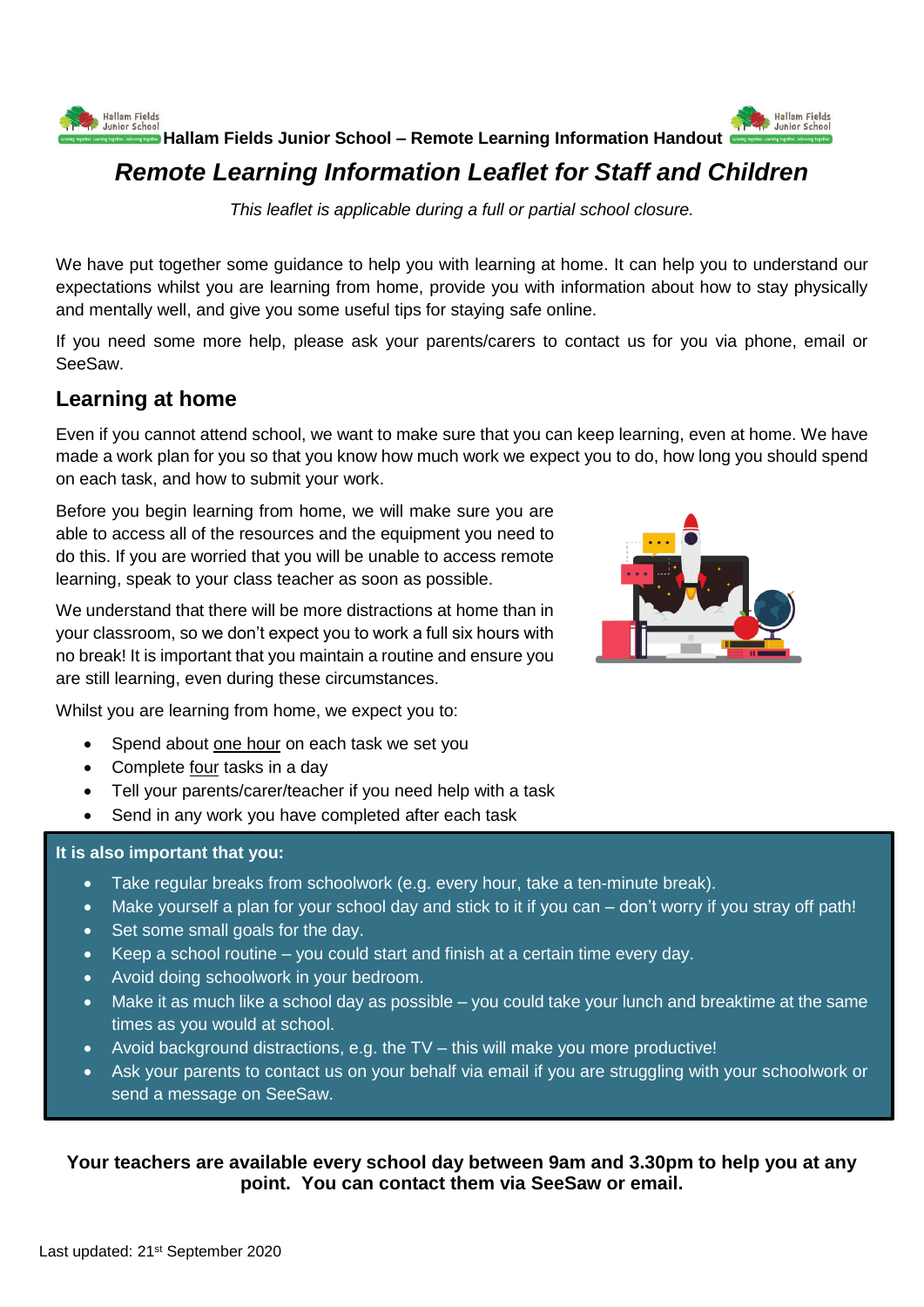## **A suggested daily timetable**

| Time          | <b>Suggested Activity</b>              | Ideas                                                                                      |
|---------------|----------------------------------------|--------------------------------------------------------------------------------------------|
| $9.00 - 9.30$ | Exercise                               | Use your garden e.g. trampoline<br>YouTube exercise video - Joe Wicks or Yoga              |
| 9.30-10.00    | Class Assembly with Teacher<br>and TAs | Teacher sets work for the day and addresses any concerns via<br>Zoom                       |
| 10.00-11.00   | Task 1 - English                       | Log on to SeeSaw to find the set activities for the day.<br>Upload your work when finished |
| 11.00-11.15   | <b>Break</b>                           | Have a drink, go out in the garden                                                         |
| 11.15-12.15   | Task 2 - Maths                         | Log on to SeeSaw to find the set activities for the day.<br>Upload your work when finished |
| 12.15-1.00    | Lunch                                  |                                                                                            |
| $1.00 - 2.00$ | Task 3                                 | Log on to SeeSaw to find the set activities for the day.<br>Upload your work when finished |
| 2.00-2.30     | Quiet time or mindfulness              | Mindfulness App, Reading, Puzzles                                                          |
| 2.30-3.30     | Task 4                                 | Log on to SeeSaw to find the set activities for the day.<br>Upload your work when finished |

### **How to stay well**

It is important to make sure you look after your physical and mental health.

To avoid any unnecessary aches and pains, you should make sure you have a sensible place set up to learn from. If possible, you should sit at a table or desk, ensuring your back is supported, rather than laying on your bed or the sofa. If you think you are missing any important equipment or a suitable space to work, make sure you speak to your class teacher before you start learning from home.



If you ever feel unwell or unable to complete the work set, you should tell your parents/carers and make sure you let your class teacher know as soon as possible, ideally before the start of the school day.

You must ensure you also look after your wellbeing while you are at home. To make sure you are staying mentally well, try some of these ideas:

- Get into a routine you could make sure you wake up and go to bed at the same time each day
- Get plenty of sleep each night
- Set yourself some achievable tasks you could try a new recipe you've been wanting to try for ages!
- Talk regularly with your friends or extended family you should always talk with your parents about how to set this up
- $\bullet$  Stay active try getting out for a walk every day with your family
- Eat normally make sure you have three meals a day at regular times
- Try practising breathing techniques the charity Mind has lots of helpful information here: <https://www.mind.org.uk/information-support/tips-for-everyday-living/relaxation/relaxation-exercises/>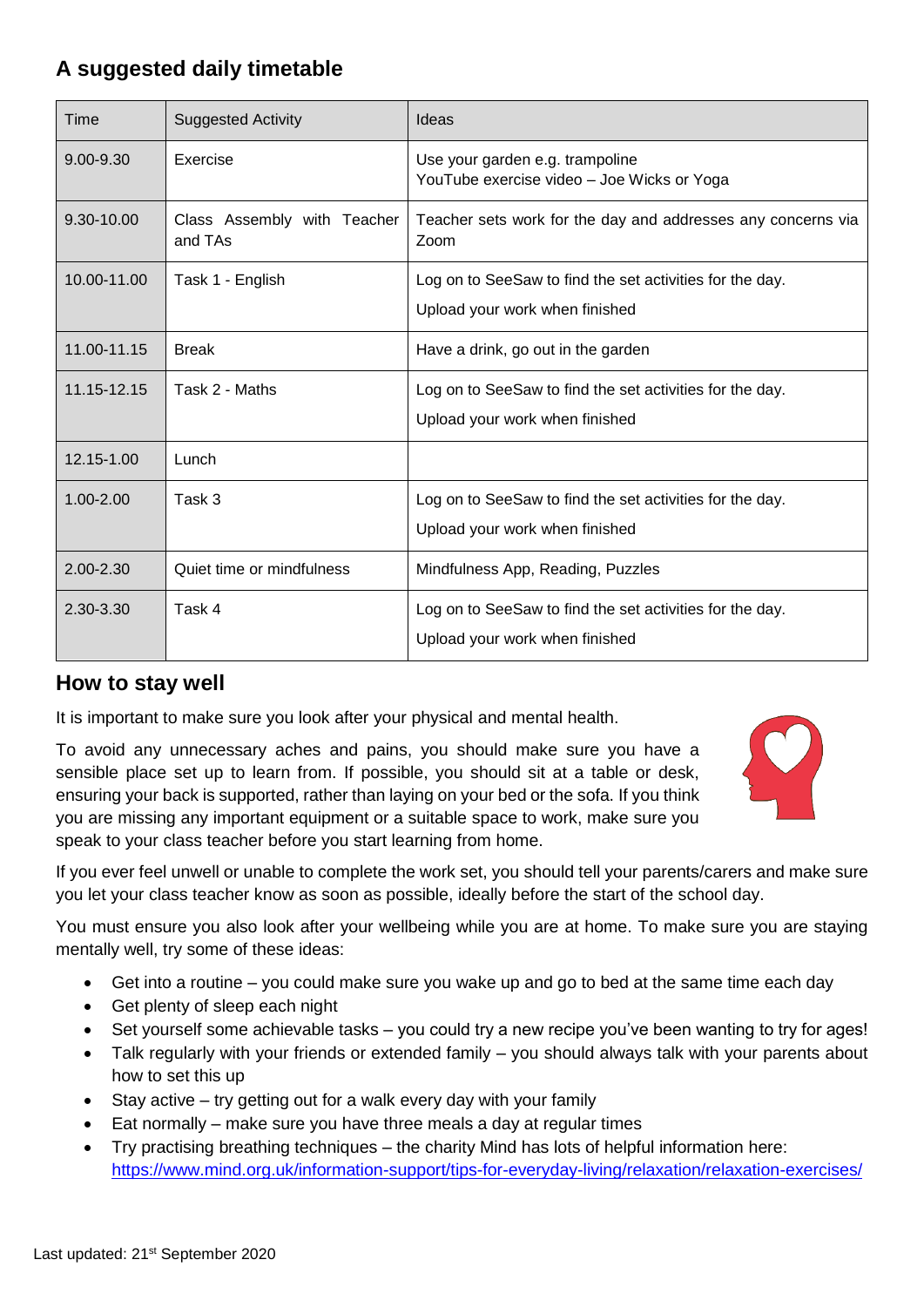Use the time to develop a new skill – you could start painting, learn a language or learn how to bake!

- Make sure you get some rest
- Keep your room tidy to make sure you feel relaxed
- Don't do your schoolwork in the evenings or weekends you need to balance your home life and school life
- Try not to watch the news too often
- Keep a journal or diary
- Read more often
- Talk to someone if you have any worries or concerns you can also find a whole list of places that can help if you don't want to speak to your family here: [https://www.mind.org.uk/information](https://www.mind.org.uk/information-support/for-children-and-young-people/useful-contacts/)[support/for-children-and-young-people/useful-contacts/](https://www.mind.org.uk/information-support/for-children-and-young-people/useful-contacts/)
- Childline has a website called 'Toolbox', where you can find games, videos and methods to help you with your worries. There is even a 'Calm zone' for helping you let go of your worries. All of this can be found here:<https://www.childline.org.uk/toolbox/>

### **Staying safe online**

If you are spending all day at home, you will likely be spending more time online. Whilst there are many positive aspects of using the internet, such as keeping in contact with those you can't see and staying entertained, you must also remember to use it sensibly.

**All staff and pupils using video communication (e.g. Zoom or Teams) must:**

- **Mute on entry**
- **Communicate in groups – one to one sessions are not allowed without parents / carers being there with any children**
- **Wear suitable clothing – this includes others in the household.**
- **Be situated in a suitable 'public' living area within the house with an appropriate background – 'private' living areas within the home, such as bedrooms, are not permitted during video communication.**
- **Use appropriate language – this includes others in their household.**
- **Maintain the standard of behaviour expected in school.**
- **Use the necessary equipment and computer programs as intended.**
- **Not record, store or distribute video material without permission.**
- **Ensure they have a stable connection to avoid disruption to lessons.**
- **Always remain aware that they are visible.**

While you are spending more time at home, you should consider the ways you can stay safe and maintain a healthy relationship with the internet by doing the following:

- Having tech-free mealtimes
- Not keeping your phone or tablet in your bedroom
- Before contacting any friends using a device, ensuring you have asked your parents and that they have made sure the right settings have been applied to your account to keep you safe
- If you are contacting anyone by phone or video, make sure you do it in a family space
- Making sure you have the right settings applied to the apps and websites you use, so you don't see anything you don't want to and can limit who can contact to you